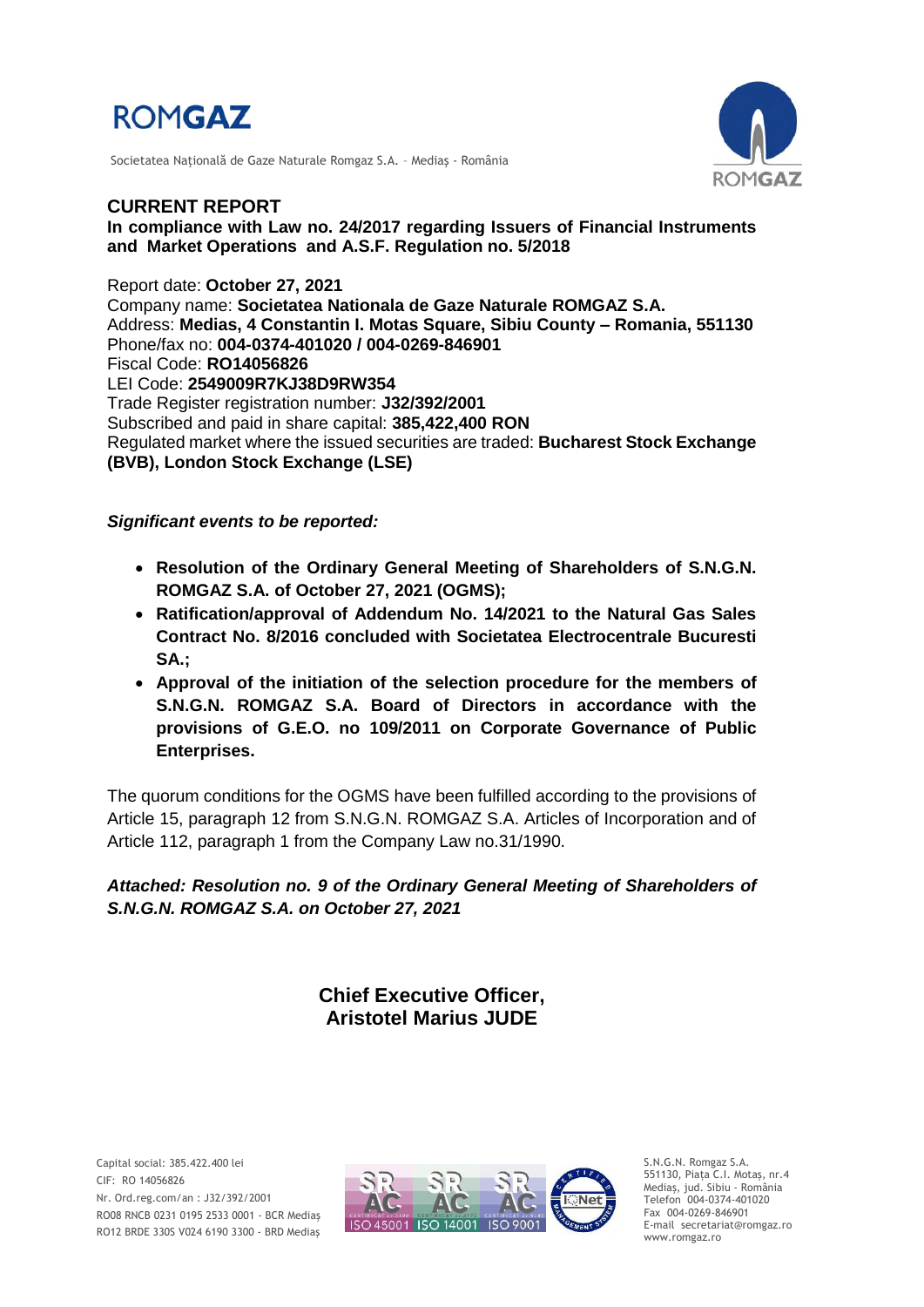

Societatea Naţională de Gaze Naturale Romgaz S.A. – Mediaş - România



# **RESOLUTION NO. 9/October 27, 2021**

#### **of the Ordinary General Meeting of Shareholders**  Societatea Nationala de Gaze Naturale "ROMGAZ" - S.A.

# **Registered office: Medias, 4 Constantin Motas square, Sibiu County, Romania, registered with the Trade Register Office attached to Sibiu Law Court under no. J32/392/2001, fiscal code RO 14056826**

The Ordinary General Meeting of Shareholders of Societatea Nationala de Gaze Naturale "ROMGAZ" – S.A joined in the meeting, at its first convening, of October 27, 2021, 1:00 pm (Romania time) at the S.N.G.N. ROMGAZ S.A. working point located in Bucharest, Sector 1, 59 Grigore Alexandrescu Street, 5<sup>th</sup> floor, issues the following:

# **R E S O L U T I O N**

### **Article 1**

Ratifies/approves Addendum No. 14/2021 to the Natural Gas Sales Contract No. 8/2016 concluded with Societatea Electrocentrale Bucuresti S.A..

*The resolution was approved with 310,963,474 votes representing 80.6812% from the sharecapital and 97.6240% from the total votes validly casted.*

### **Article 2**

Approves to initiate the selection procedure of the members of the Board of Directors of Societatea Nationala de Gaze Naturale "ROMGAZ" S.A., pursuant to the provisions of the Government Emergency Ordinance No. 109/2011 on Corporate Governance of Public Enterprises, approved with amendments by Law No. 111/2016. The Ministry of Energy on behalf of the Romanian State shareholder will organize the selection procedure.

*The resolution was approved with 315,983,506 votes representing 81.9837% from the sharecapital and 99.3014% from the total votes validly casted.*



S.N.G.N. Romgaz S.A. 551130, Piața C.I. Motaş, nr.4 Mediaş, jud. Sibiu - România Telefon: 004-0374 - 401020 Fax: 004-0269-846901 E-mail: secretariat@romgaz.ro www.romgaz.ro